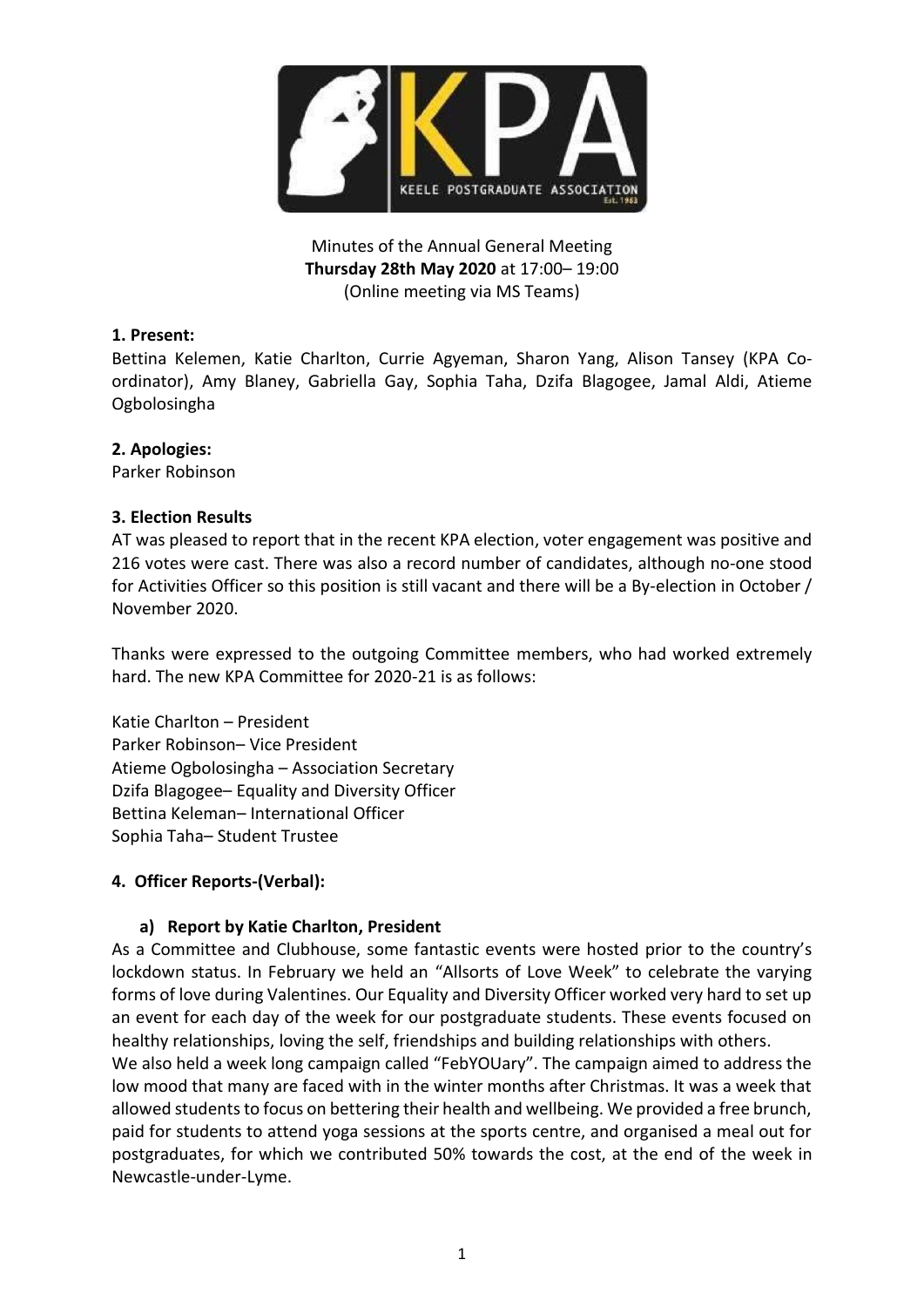One of our Clubhouse staff also got in touch about setting up a space to appreciate men's mental health specifically. This led to the formation of "Men-tal Health Mondays", where students are encouraged to chat and talk to each other in a safe space in the Clubhouse. With no specific reference to mental health, it encourages our students to reduce isolation, check in with others and acknowledge when times might be tough and speak out.

Another event that we hosted which was really well received by our students was "International Mother Tongue Day". For this day, we encouraged students to join us for language table talks. This allowed international students in particular, to talk to one another and to share new languages. It was also a practice space for international students, wanting to improve their English language skills. It is an event we will aim to continue regularly, as it was so well attended by our postgraduate students.

### *EGM & Strike Action*

Another issue that cropped up in February was around KPA support for students in relation to strike action. We held an Extraordinary General Meeting, which allowed our membership to vote on the policy set forth by our trustee board. As we did not reach quorum, the trustees had to make the decision to pass the policy. It was passed, meaning that we were to support students however they felt reasonable, throughout the strike action. Whilst we promoted events that were taking place on campus, we had very little response from our student body on what program of events they might like to get involved with, such as letter writing to the VC. We did however, receive numerous bookings for students and members of the UCU to book out the Clubhouse space for study sessions. Strike action came to an end on the 13th of March 2020.

### *KPA Election Preparation*

Prior to lockdown, time was spent updating our website in preparation for elections. We decided that this year, we would like our committee members to provide a more thorough "day in the life of" their roles and responsibilities. We also provided guidance from the government website, about what it takes to be a trustee of a charity. Numerous role sections were added to the website, including the formal job description as well as a personal anecdote from each committee member about their role and responsibilities. We also spent a lot of time this year on the #SheShouldRun campaign. We encouraged the Committee to create personal videos that shared some of their fears about running for an elected position, prior to being elected. As we have a very diverse Committee this year, their lived experiences provided a reassuring take on being a sabbatical officer to any potential candidates. The website was updated with personal stories from our female committee members, which really provided a personal touch. This hopefully made our elections process less daunting to candidates.

# *Covid- 19 and Elections*

As the University became more concerned with social distancing, KPA Officers began working from home, which meant that many of the planned election events were amended and delivered online. Instead of a committee Q&A, we provided videos on social media, asking postgraduates to send personal messages or emails to the officers to find out answers to some of their questions or concerns. We also created videos for #SheShouldRun, to encourage women and students from minority backgrounds to nominate themselves for a position. "Recommend a Friend" also turned out to be very beneficial., with 24 suggestions being put forward for us to approach.

We then held a candidate briefing and virtual hustings event for all candidates. Currie and Alison hosted and chaired this event, where all 17 of our candidates were given the space to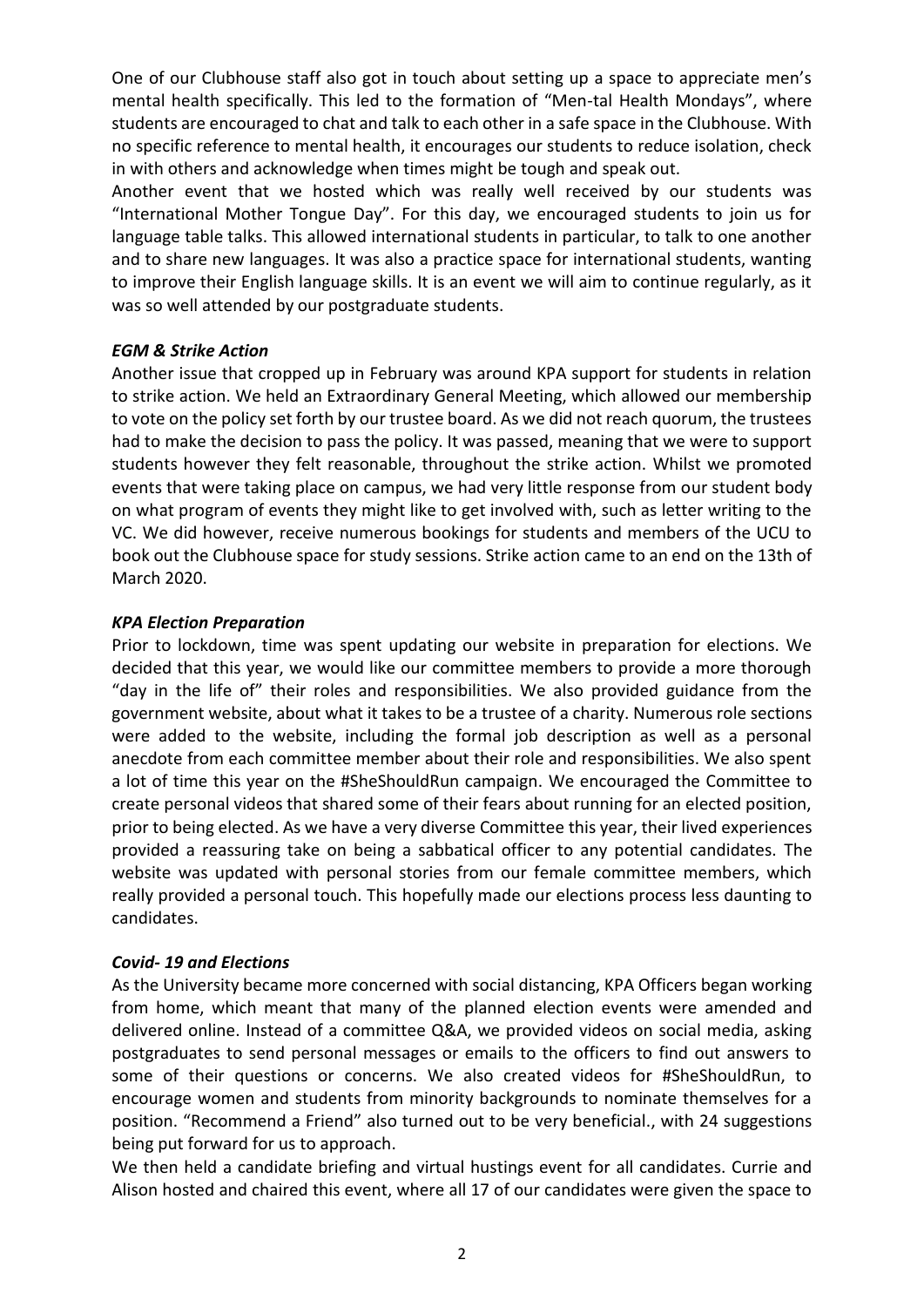talk more about themselves, their campaign, manifesto pledges and take any questions our wider membership may have had for them. Whilst we had a small problem with Dzifa's microphone, we were able to publish a short video of the candidate on our website so that all candidates were given the space to introduce themselves and answer questions relating to the role they were running for. We saw a great turnout, with 35 students attending the meeting. Following hustings, voting opened on 22nd of April and closed on the 24th of April.

I would firstly like to congratulate all of our new officers on being elected to their roles. I am excited to be working with you all and look forward to the year ahead!

I would also like to thank Alison and Currie for all their hard work and continued dedication to the roles, despite the global pandemic and the quick changes we have had to implement in such an important process.

### *Activities and Support for Students*

Due to the nature of COVID- 19, we have had to work hard to provide accessible virtual events for our postgraduate community. We have hosted Netflix Watch Parties, a weekly coffee morning and have trialled virtual lunches. We have also been virtually attending the theatre with our students. We have provided students with guidance on working from home and how to better your wellbeing in the current climate. We have also continued to update our students on University communications. Based on feedback that we have received from our students, we have set out a COVID-19 section on our website. This features our weekly events, direct links to the postgraduate forum and FAQs regarding University communication. Here we have offered a simplified version of University comms and have expanded on what guidance means for students. We have also added a feedback form for any questions students might have that have not been answered, and a direct link to the updated Hardship Fund application. We have also been providing a video round-up, which enables the committee members to let students know that we are still there for them, provide top tips on things to do at home and update students on university communications.

We have been working alongside PGR reps to pick up any issues that PGR students might be facing currently. We are taking a collaborative approach to raise these issues with the Keele Doctoral Academy.

We have provided a video for our students entitled "Hey, it's Okay", to reassure our students that it is okay not to be working at "business as usual" levels. We have released materials on our website for students to access wellbeing support as part of this campaign.

I have been continuing to write my Presidential Monthly Reports to update students on University comms and to let them know what the KPA are doing to engage postgraduates. Another report is due to be circulated at the start of June. It is worth noting that all student concerns are being picked up by Currie, as I am currently working hard with Alison and the board of trustees on running the Association.

#### *Clubhouse Matters*

The University has been providing us with support on our Clubhouse finances and our staff. All of the Clubhouse staff have been furloughed from the 21st of March. We closed the Clubhouse officially from this date too. Some good news about the Clubhouse is that in March 2020 the Clubhouse Manager, Julia, and I wrote two applications to the Key Fund. The applications were for £10,000 worth of work to replace the flooring in the Clubhouse, £4,000 to buy new furniture and £6,000 for redecoration and paintwork, which came to £20,000 in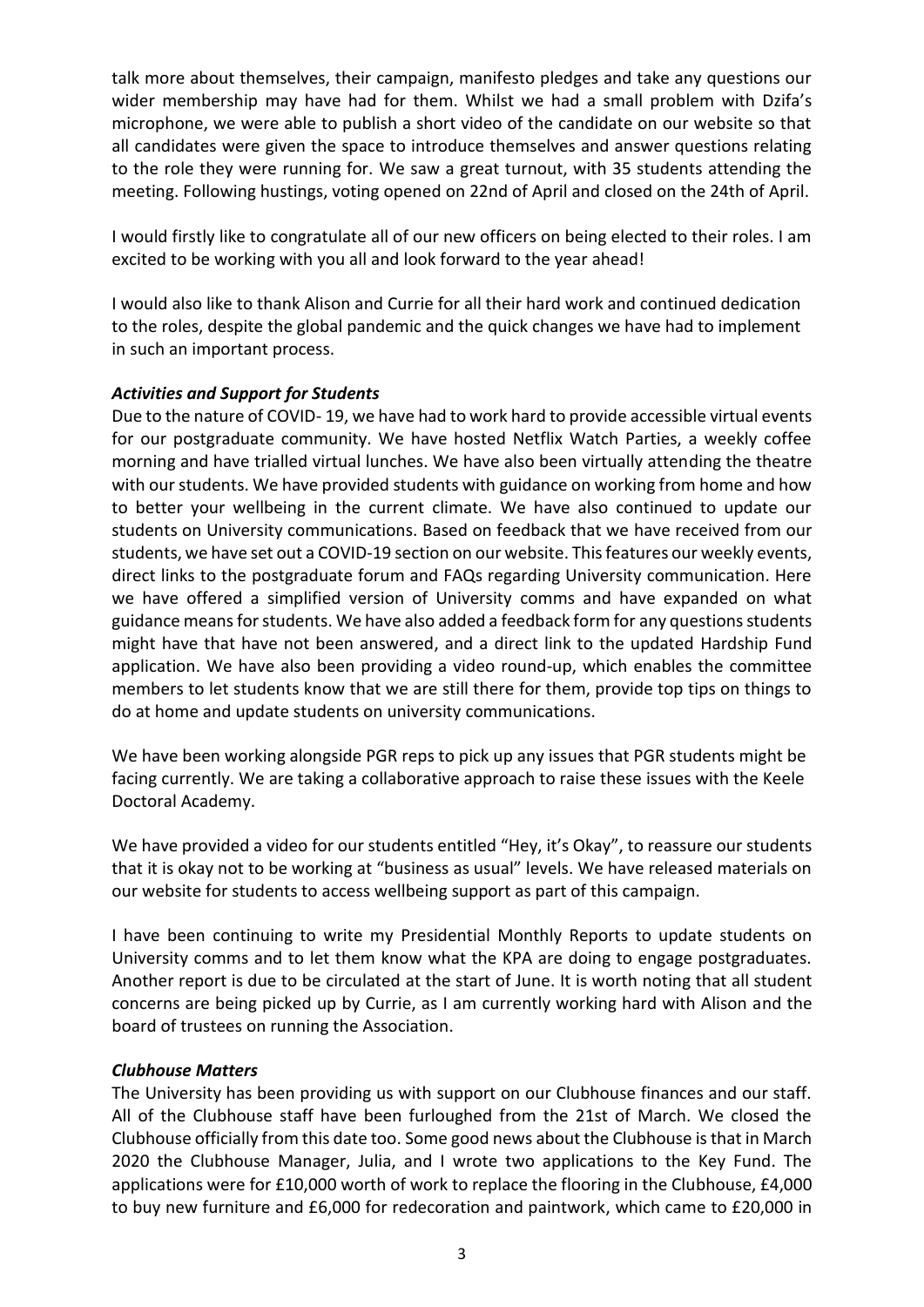total. Both applications were accepted and we are thrilled that we will be able to re-develop our Clubhouse for our postgraduate students! We hope that this work can be undertaken as soon as lockdown restraints can be lifted.

### *Priorities going forward…*

Handover for new officers will be during the month of June and starts next week. I have created a full handover guide for all committee members and sabbatical officers alike. Aside from that, we will be ensuring that our new committee has as much contact time as possible with current committee members (whether it be virtually or in person). We also have two full days of training provisionally booked in with the professional development team in July for our new officers. This will encourage team building, good practice and expectations of the role.

I will also be working to ensure that as many online activities as possible will happen for students. Currently I am working on a KPA Film Festival that will encourage our membership to submit short films that they have created on their phones. We will then create a video with all submissions, that will be played during a watch party. Members will then be able to vote on the best film and the winning contestant will be awarded a prize. This will enable our students to engage with creativity, and may be of benefit for those who are studying film and media. It will also show how much we should celebrate and value the arts, as it is something we are all relying on to keep us entertained in the current climate.

We have been made aware that Keele's Hardship Fund will be extended this year. The process of applying, I am told, is much easier in light of COVID-19. I will continue to lobby for specific pots of money to be allocated to both our PGR and PGT students who increasingly struggle with hardship and affording basic necessities. I am also told this money will also cover the cost of equipment for students who do not have laptops or software to continue their work from home.

We will also be looking into how we can host virtual study sessions for our postgraduate membership. This may include a structured approach, ensuring that we are taking time out time for a virtual lunch meeting and virtual coffee breaks throughout the day. This may take the same format as our regular "writing retreats" that we have always hosted in the Clubhouse for our students over the summer months.

I will continue to lobby for our PGT students, who have been offered extensions in Keele's "Safety Net Policy". Whilst this is seemingly a good thing, students are likely to incur financial hardships such as forking out for extra bills and rent. We are also lobbying for a protection plan for students who are not getting the correct support or are lacking contact from their supervisors, in light of COVID-19.

We will continue to work with the University to resolve issues for our PGR community. I am told that all extensions will be offered on a case by case basis, due to disparities in funding bodies. You are also being encouraged to speak to your supervisor in the very first instance to see what your options are. We know that sometimes in PGR study, students suffer with poor supervision. You are being asked to directly report this to us if you are having these problems so that you are protected and we can work with the University to resolve the issue. All supervisors have been sent guidance on this approach and are encouraged to meet regularly virtually with their students. We are still waiting on guidance from the student loans company regarding unfunded PhDs, we will continue, with the Keele Doctoral Academy, to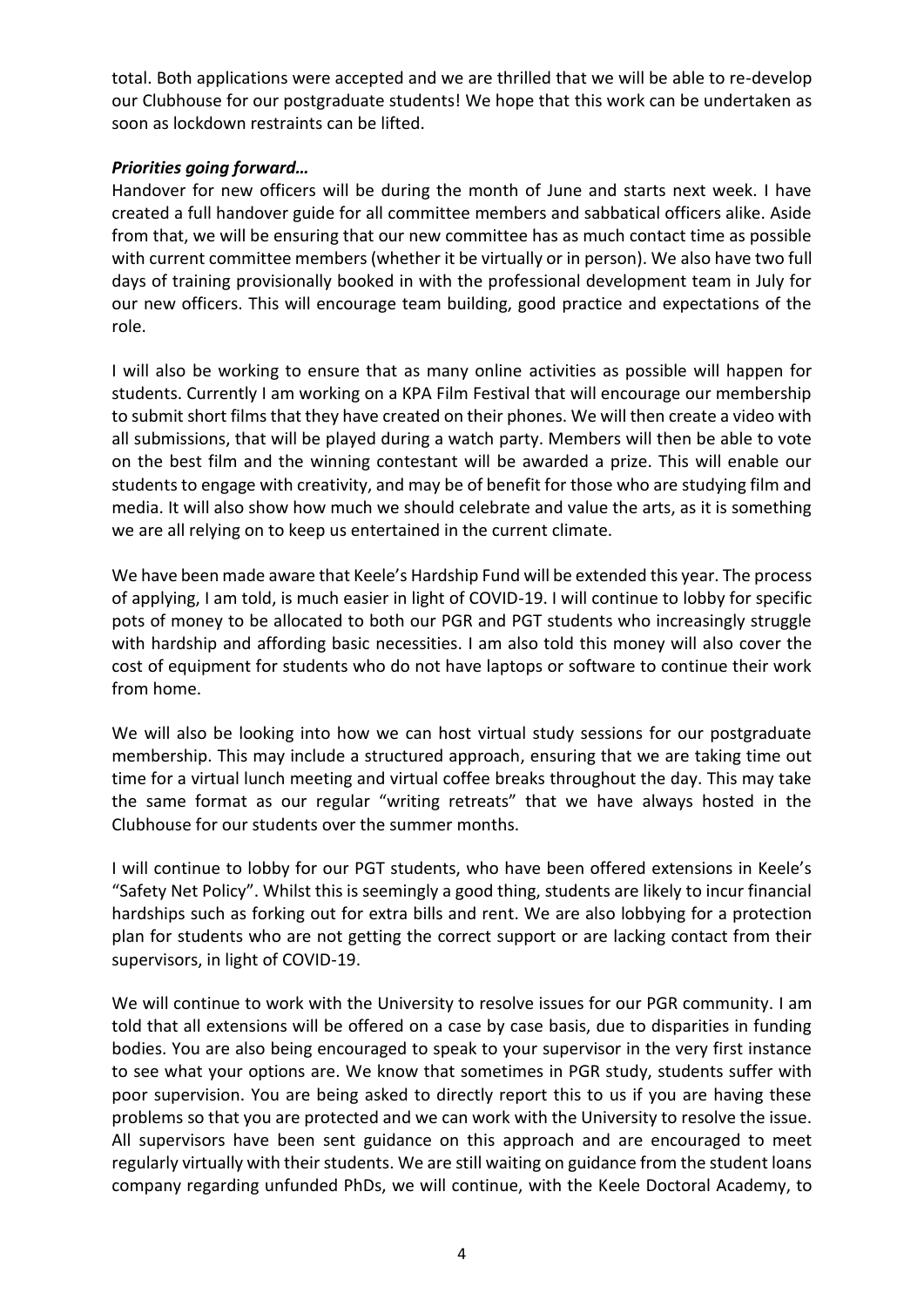push for some answers. In the meantime, the University is actively encouraging you to apply for the Hardship Fund. They have simplified this so that it is easier to apply. The link can be found on our website. We will ensure to the best of our ability that PGR students are satisfied and supported with the outcome.

#### **b) Report by Currie Agyeman, Vice President**

Much of the work CA has been involved in had already been mentioned in the President's report. Other activities included CA's "Knock on the Door" campaign, to encourage international students in particular to come out of their rooms / halls of residence and get involved in KPA activities This offer of support was embraced by some, who became more engaged with KPA life which reduced their feelings of isolation. CA has also been involved in Decolonising the Curriculum, attending meetings with senior leadership and working with KITE to bring about an improved approach. CA has interacted with many people and has successfully persuaded numerous students to stand for election who may not otherwise have put themselves forward. Thanks were expressed to Katie, who has been an excellent President and colleague. The KPA office had been a good atmosphere to work in and CA would particularly like to thank Martin Goodhead and Sophia Taha, who taught him not to be afraid to speak up. CA believes the new Committee will be the best one ever.

# **c) Report by Sharon Yang, Association Secretary**

SY reported that her main task throughout the year was to circulate the Weekly Digest, to promote KPA and other events happening on and off campus, to attract postgraduates from across the University. The weekly digest was stopped from mid-February onwards, due to covid-19, as most of the activities and events that had been planned were postponed. This has been replaced by a KPA Weekly Roundup, which is delivered by a different committee member each week and is also available on the KPA website.

SY also acted as the Chief Returning Officer during the by-election in November 2019. She and Currie Agyeman (Deputy Returning Officer) prepared all relevant materials for the election, which arose due to the International Officer, Dee Alimi, standing down. Archit Tamboli was duly elected to the role. SY and CA created a series of posters and events to make people aware of the timetable for the said election, and encouraged the postgraduates to nominate themselves or recommend their friends. Communications were circulated via the weekly digest, our mail-list, and other social media such as Facebook, Instagram, and Twitter. In the meantime, in order to promote female participation, a "She Should Run" event was held, where women Committee members, including SY, spoke about what had motivated them to put themselves forward for election. SY would specifically like to credit Currie for his work as Vice President & Deputy Returning Officer, Alison as Coordinator, and also Sophia Taha as Activity Officer and Amy Blaney as student trustee, thanking them for all their support.

For the election in March / April 2020, SY did not act as the Chief Returning Officer, as she was running for the role of Vice President. However, along with other Committee members she created a video about her role and wrote a brief role description, to promote more interest in the Association Secretary position.

SY also acted as a representative of the postgraduate student body and a trustee of the KPA, attending regular meetings and manging the interests of the charity. Covid-19 has affected a range of different meetings, events, and activities which are now hosted online. Attending